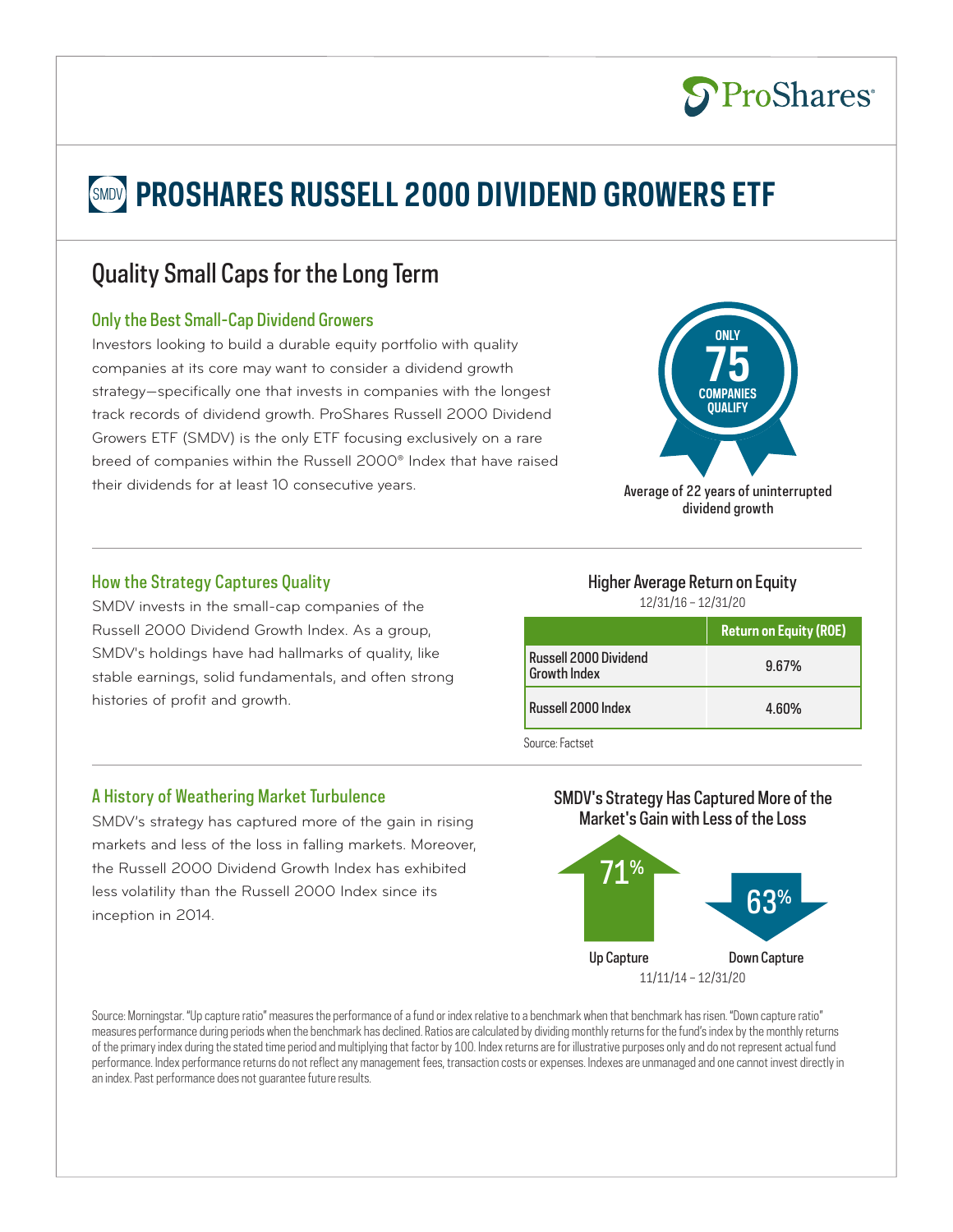SMDV follows the Russell 2000 Dividend Growth Index, which includes companies in the Russell 2000 that have increased dividends every year for at least 10 consecutive years. As of March 31, 2021, the index held 75 constituents, with an average of 22 years of consecutive dividend growth.

| <b>Name</b>                    | <b>Ticker</b> | <b>Sector</b>           | <b>Years</b> | <b>Name</b>       | <b>Ticker</b> | <b>Sector</b>           | <b>Years</b> |
|--------------------------------|---------------|-------------------------|--------------|-------------------|---------------|-------------------------|--------------|
| Northwest Natural Gas          | <b>NWN</b>    | Utilities               | 65           | SJW Group         | SJW           | Utilities               | 53           |
| Tootsie Roll Industries        | TR            | <b>Consumer Staples</b> | 57           | Stepan Co.        | SCL           | <b>Materials</b>        | 53           |
| ABM Industries Inc.            | ABM           | Industrials             | 56           | Lancaster Colony  | LANC          | <b>Consumer Staples</b> | 51           |
| California Water Service Group | CWT           | Utilities               | 53           | Universal Corp.   | UVV           | <b>Consumer Staples</b> | 50           |
| <b>HB Fuller Company</b>       | FUl           | <b>Materials</b>        | 53           | Black Hills Corp. | <b>BKH</b>    | <b>Iltilities</b>       | 49           |

#### Index Holdings with the Longest Records of Dividend Growth as of 12/31/20

Source of Years: Mergent, FTSE Russell, data as of 12/31/20. Number of consecutive years of dividend growth is based on dividends paid during the calendar year. Constituents are subject to change. If fewer than 40 stocks meet criteria the index may include companies with shorter dividend growth history. ProShares makes reasonable efforts to obtain content from sources it believes to be reliable, but cannot guarantee that information from such sources is correct, accurate, complete or reliable. Data from sources may vary.

#### Index Breakdown by Sector (as of 03/31/21)



| $\blacksquare$ Financials  | 26.10% | Consumer Discretionary     | 5.47% |
|----------------------------|--------|----------------------------|-------|
| $\blacksquare$ Utilities   | 23.45% | $\blacksquare$ Health Care | 4.25% |
| $\blacksquare$ Industrials | 19.58% | <b>□ Real Estate</b>       | 2.64% |
| Consumer Staples           | 9.17%  | Information Technology     | 2.58% |
| ■ Materials                | 6.70%  |                            |       |

Sectors are based on the Global Industry Classification System ("GICS"), which was developed by and is the exclusive property of MSCI Inc. ("MSCI") and Standard & Poor's, a division of The McGraw-Hill Companies Inc. ("S&P"). Neither MSCI, S&P nor any third party involved in making or compiling GICS or any GICS classifications makes any express or implied warranties or representations with respect thereto (or the results to be obtained by the use thereof).

#### Index Highlights

- 10 years of consecutive dividend growth points to the general strength and stability of the index constituents.
- Contains a minimum of 40 stocks.
- Equal weighting methodology, unlike market cap weighting:
	- Treats each company as a distinct investment opportunity without regard to its size.
	- Does not have any single large weighting, so the index is not overly dependent on a few holdings for performance.
- Well diversified across sectors.
	- Limits the weight of any single sector to no more than 30% of the total index.
- Is rebalanced quarterly to equal weights in March, June, September and December, with an annual reconstitution during the June rebalance.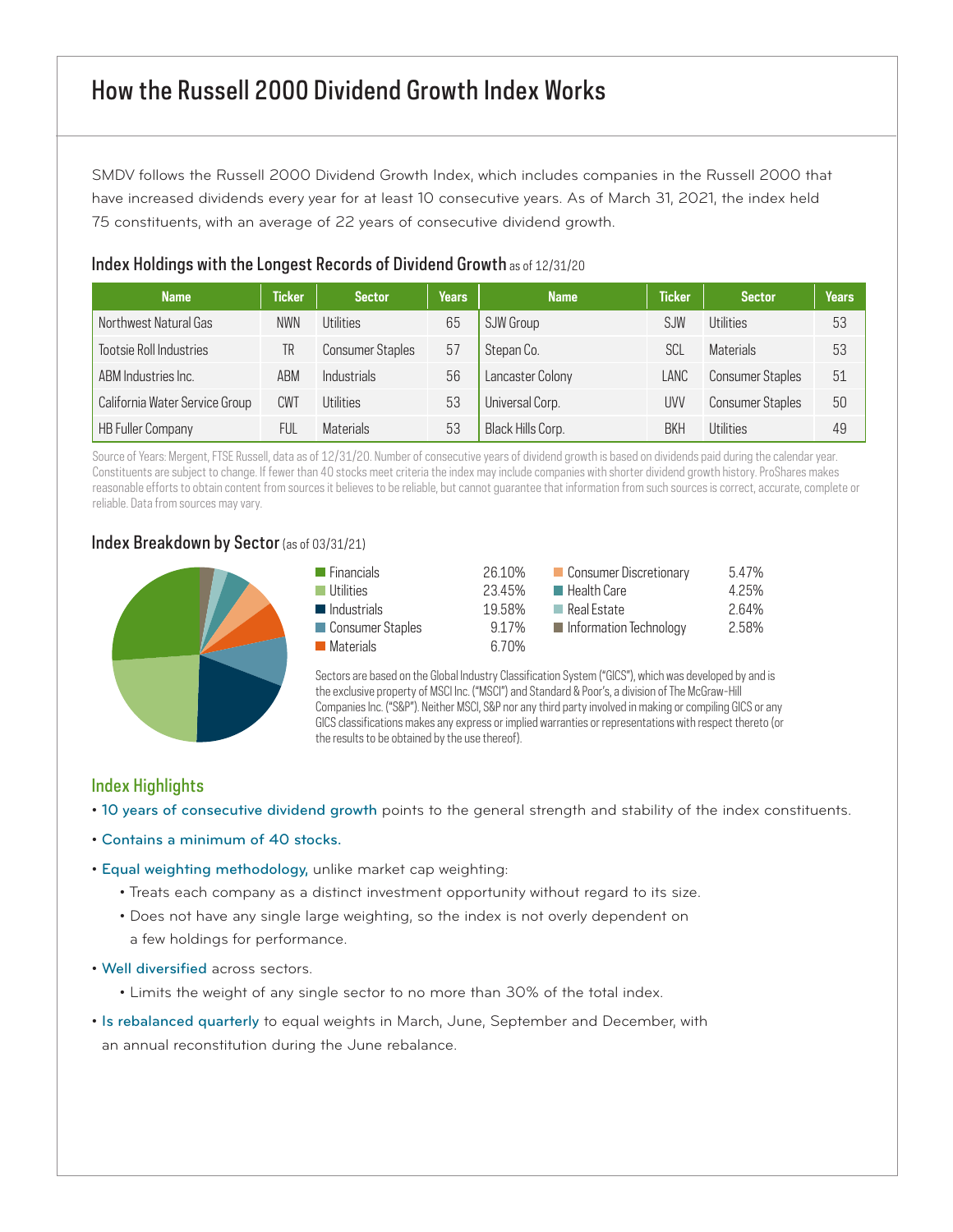## About the ETF Key takeaways

Ticker Symbol: SMDV

Intraday Symbol: SMDV.IV

Bloomberg Index Symbol: R2DIVGRO

Investment Objective: SMDV seeks investment results, before fees and expenses, that track the performance of the Russell 2000 Dividend Growth Index.

Inception: 2/3/15

SMDV is the only ETF focused exclusively on dividend growers within the Russell 2000 Index that have the longest track records of dividend growth.

#### Best levels of dividend growth

SMDV's holdings are the quality names of the Russell 2000 Dividend Growth Index—companies that have not just paid dividends but grown them for at least 10 consecutive years.

### A legacy of stability and strength

As a group, SMDV's holdings have had stable earnings, solid fundamentals, and often strong histories of profit and growth.

#### A demonstrated history of weathering market turbulence

SMDV's strategy has captured most of the gains of rising markets and limited losses in falling markets. In addition, the strategy had lower volatility than the Russell 2000 Index—providing a smoother ride over the long term.

## Key potential risks

#### Market risk

Adverse developments in equity markets may cause the value of your investment to decrease.

#### Small-cap stocks

Investments in smaller companies typically exhibit higher volatility.

#### See prospectus

For more on risks, obtain a prospectus from your financial professional or visit ProShares.com.